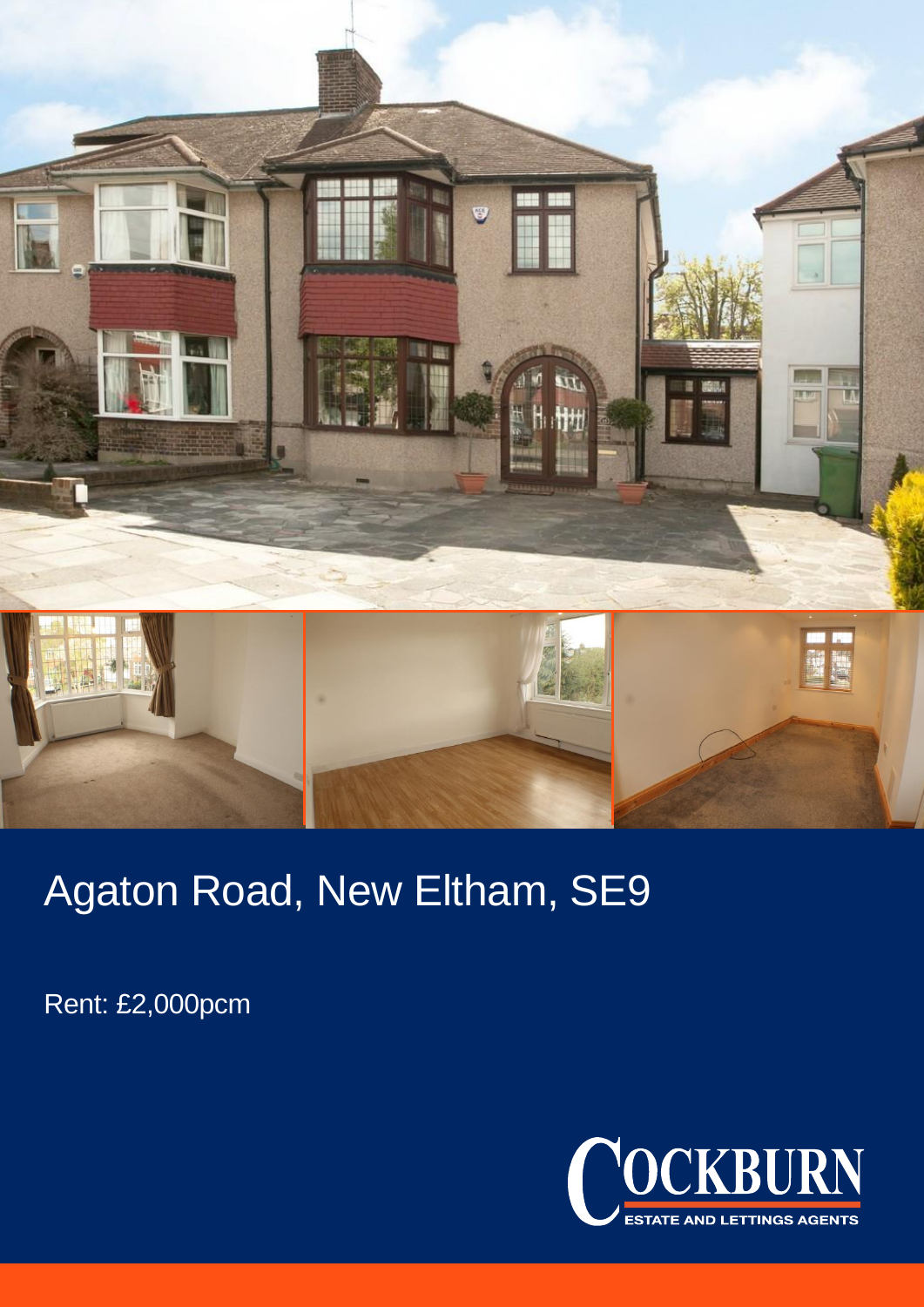

## **Agaton Road, New Eltham, SE9**

**\*\*STUNNING 4 BEDROOM FAMILY HOME\*\* This beautifully presented family home which has been thoughtfully extended to the ground floor is ideal for those that love to entertain in style! The accommodation comprises lounge, double length dining room, family area, fitted kitchen with utility area, bedroom four/study and a cloakroom. Upstairs there are three bedrooms and a great four piece family bathroom with quartz tiling and an extra wide bath and double sized walk in shower. Outside there is a carefully designed rear garden with centred lawn and stone paved pathways. To the front there is ample off road parking. Ideally located for the sought after Dulverton Primary School and New Eltham Rail Station with its fast commuter links to central London. Call now to view before its too late.**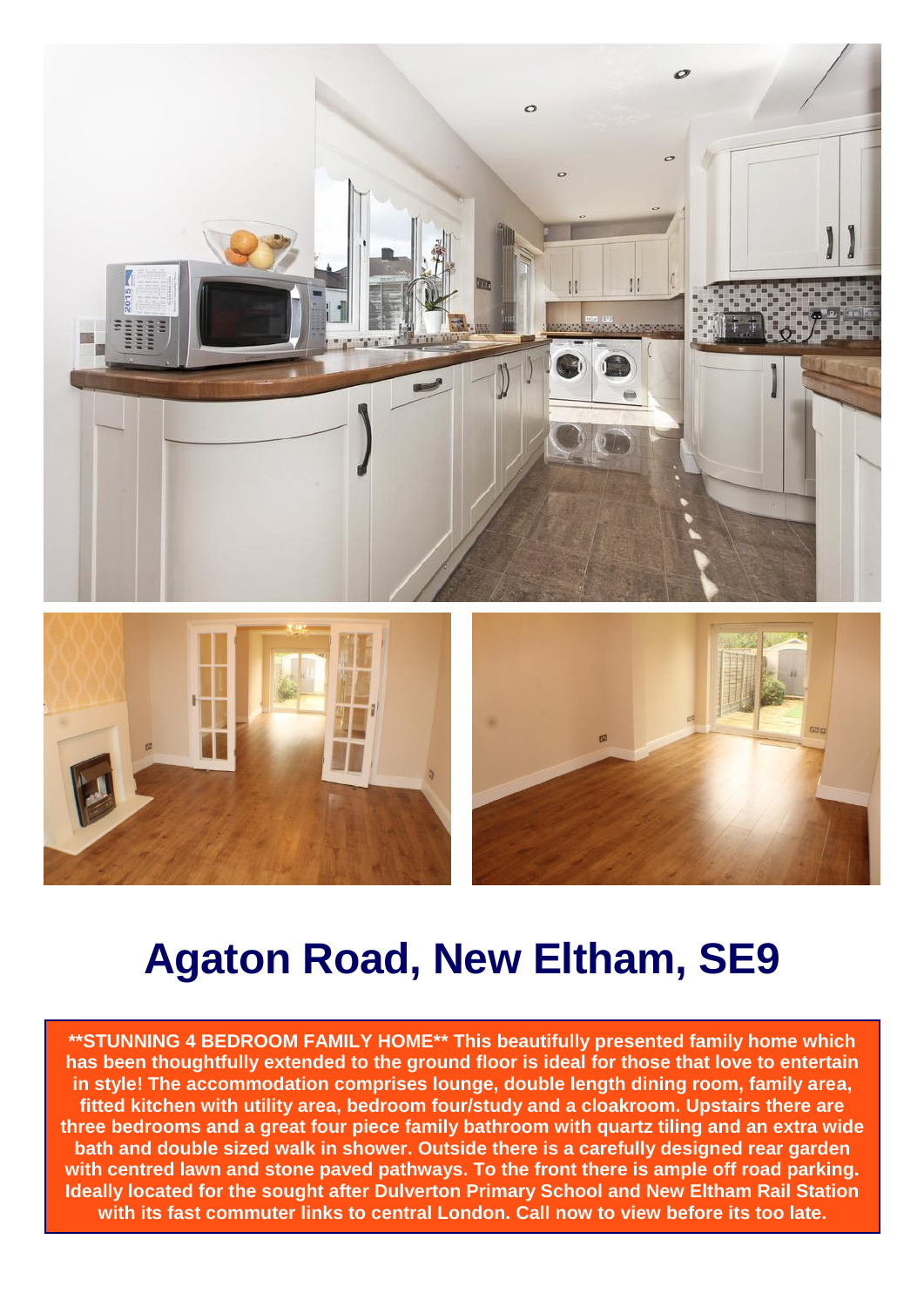## **Energy Efficiency Rating**



The graph shows the current energy efficiency of your home.

The higher the rating the lower your fuel bills are likely to be.

The potential rating shows the effect of undertaking the recommendations on page 3.

The average energy efficiency rating for a dwelling in<br>England and Wales is band D (rating 60).